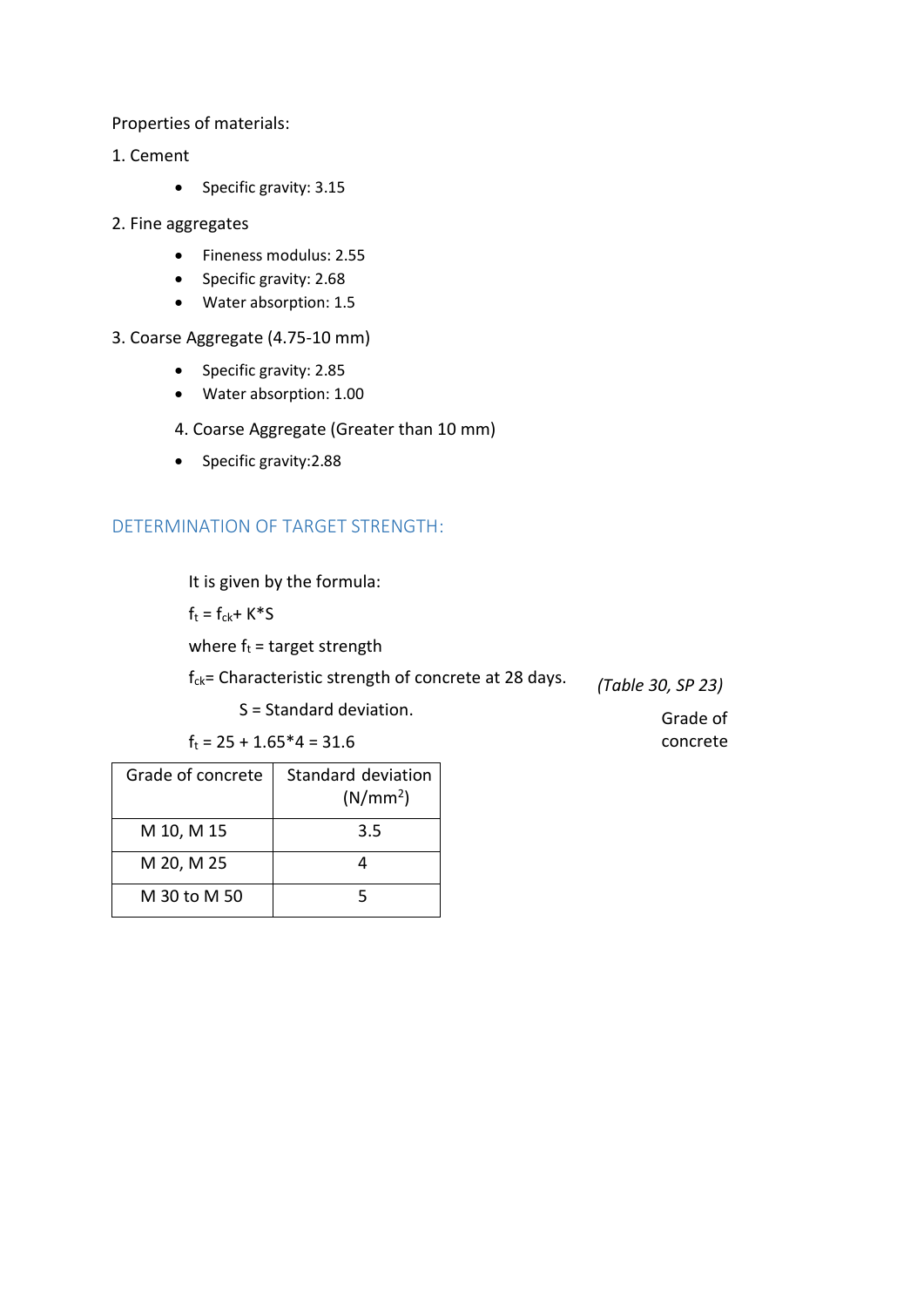#### DETERMINATION OF WATER CONTENT:

It is given by the formula:

Water content =  $\frac{2}{3}$  W<sub>f</sub> +  $\frac{1}{3}$  $rac{1}{3}$  W<sub>c</sub>

Maximum size of aggregate is 20 mm

Water content =  $\frac{2}{3}$  \* 180 +  $\frac{1}{3}$  \*210 = 190 kg/m<sup>3</sup>

*(table 38, SP 23)*

| Slump (mm)                                 |                                | $0 - 10$ | $10 - 30$ | $30 - 60$ | 60-180  |
|--------------------------------------------|--------------------------------|----------|-----------|-----------|---------|
| Vee-bee (s)                                |                                | $>12$    | $6 - 12$  | $3 - 6$   | $0 - 3$ |
| Maximum<br>of<br>size<br>aggregate<br>(mm) | of<br><b>Type</b><br>aggregate |          |           |           |         |
| (1)                                        | (2)                            | (3)      | (4)       | (5)       | (6)     |
| 10                                         | Uncrushed                      | 150      | 180       | 205       | 225     |
|                                            | Crushed                        | 180      | 205       | 230       | 250     |
| 20                                         | Uncrushed                      | 135      | 160       | 180       | 195     |
|                                            | Crushed                        | 170      | 190       | 210       | 225     |
| 40                                         | Uncrushed                      | 115      | 140       | 160       | 175     |
|                                            | Crushed                        | 155      | 175       | 190       | 205     |

# Determination of water cement ratio and cement content:

## 1. Water cement ratio according to the target strength:

From the chart the water cement ratio is 0.52

2. Water cement ratio according to durability i.e. environmental condition (Moderate) From the table water cement ratio is 0.5.

So, the final water cement ratio is to be considered minimum out of both the criteria i.e. 0.5

For cement content:

Water cement ratio is 0.5

Therefore  $\frac{Water}{Cement} = 0.5$ 

Water content is 190 kg/m<sup>3</sup>

Therefore, cement content comes out to be 380 kg/m<sup>3</sup>

Collective content of water and cement =  $190 + 380 = 570$  kg/m<sup>3</sup>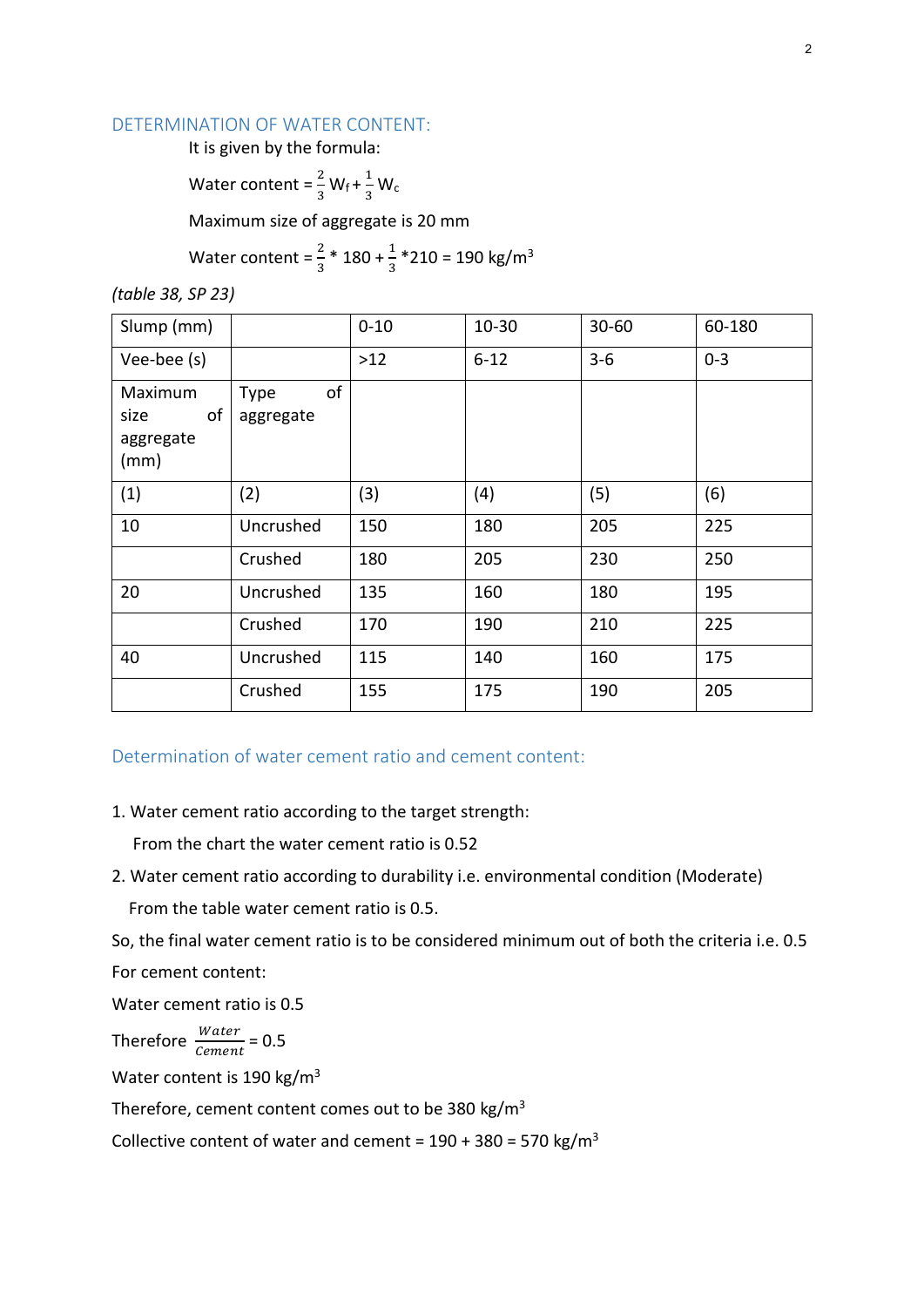

| (table 5, IS 456:2000) |  |
|------------------------|--|
|------------------------|--|

| Exposure    | Reinforced concrete                          |                                    |                              |  |
|-------------|----------------------------------------------|------------------------------------|------------------------------|--|
|             | Minimum<br>cement<br>content $\text{kg/m}^3$ | Maximum free water<br>cement ratio | Maximum grade of<br>concrete |  |
| Mild        | 300                                          | 0.55                               | M 20                         |  |
| Moderate    | 300                                          | 0.50                               | M 25                         |  |
| Severe      | 320                                          | 0.45                               | M 30                         |  |
| Very severe | 340                                          | 0.45                               | M 35                         |  |
| Extreme     | 360                                          | 0.40                               | M 40                         |  |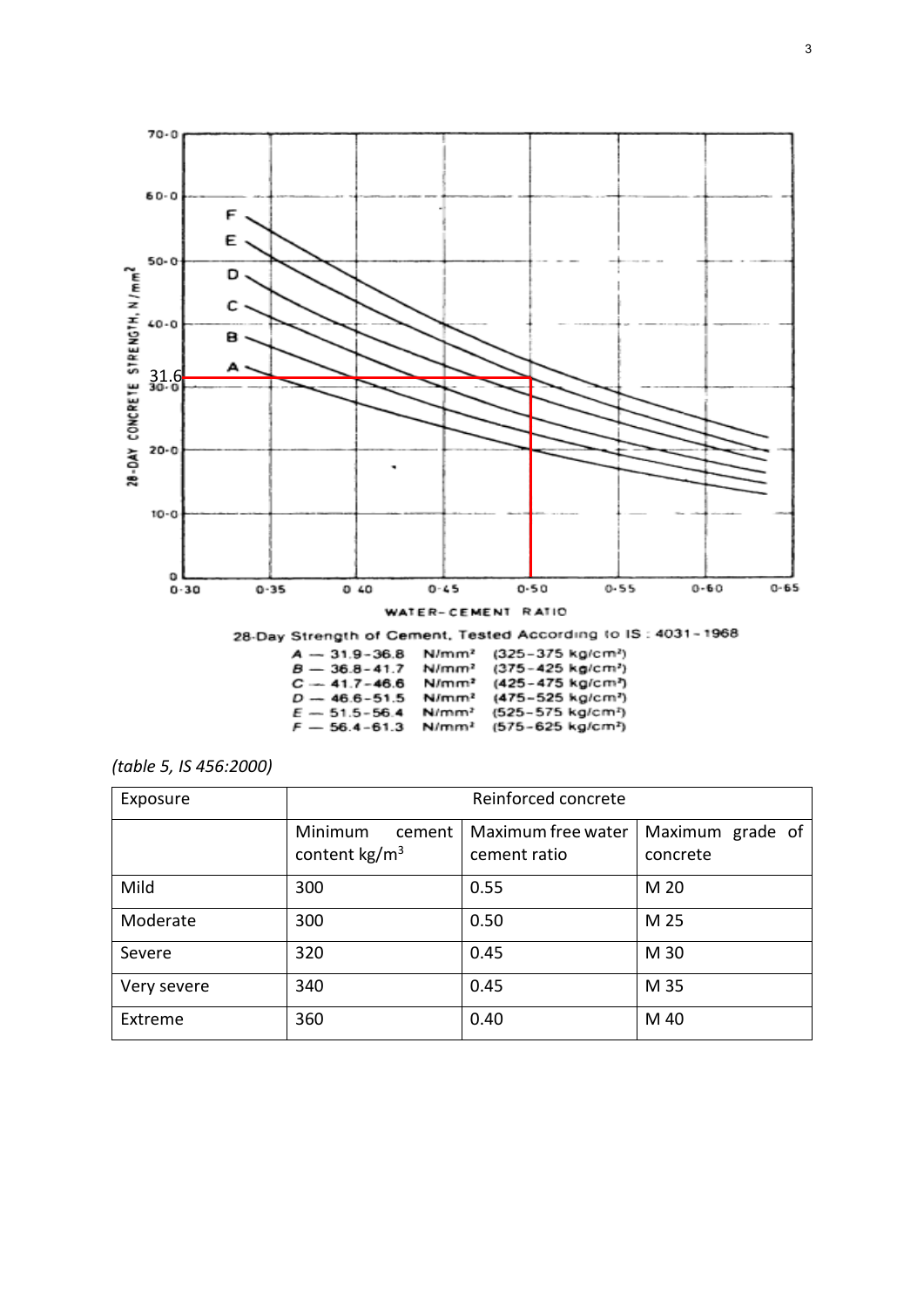# Determination of sand content:

Zone of the sand is 3

According to chart percentage of sand content is 30 % Therefore, the content of coarse aggregate will be 70 % Assuming  $\frac{2}{3}$  of kapchi (20 mm) and  $\frac{1}{3}$  of 10 grit (10 mm) of total coarse aggregates. Content of grit =  $\frac{1}{3}$  \* 70 = 23.33 % Content of kapchi =  $\frac{2}{3}$  \* 70 = 46.67 %



MAXIMUM AGGREGATE SIZE : 20 mm

Determination of mean specific gravity:

Mean specific gravity = (30 \* 2.68) + (23.33 \* 2.85) + (48.62 \* 2.88) = 2.87 Determination of wet density of concrete:

Using figure 44 of SP 23 wet density of concrete comes out to be 2540 kg/m<sup>3</sup> for 190 kg/m<sup>3</sup> water content.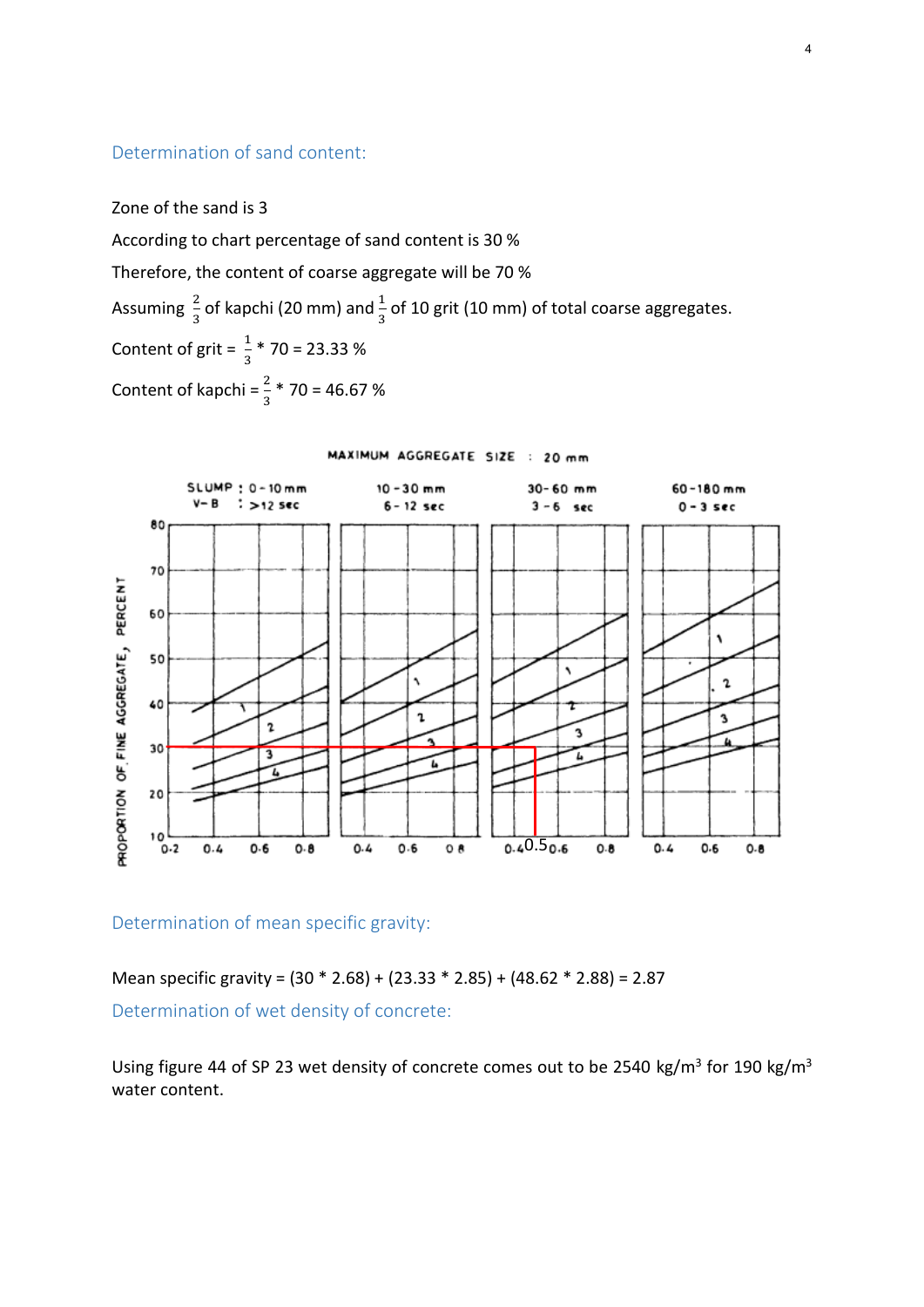



Content of kapchi = 
$$
\frac{46.67}{100}
$$
 \* 1970 = 919.40 kg/m<sup>3</sup>  
Content of grit =  $\frac{23.37}{100}$  \* 1970 = 459.60 kg/m<sup>3</sup>  
Content of sand =  $\frac{30}{100}$  \* 1970 = 591 kg/m<sup>3</sup>

Water absorption:

| Material | % absorption | Wet density ( $\text{kg/m}^3$ ) | Water<br>absorption<br>(kg/m <sup>3</sup> ) |
|----------|--------------|---------------------------------|---------------------------------------------|
| sand     | 1.5          | 591                             | 8.87                                        |
| kapchi   | 1.0          | 919.40                          | 9.19                                        |
| grit     | 0.80         | 459.60                          | 3.68                                        |

Water absorption =  $\frac{wet \text{ density} * \% \text{ absorption}}{wet \text{ density}}$ 100

Total water absorption = 21.74 %

## Material quantity:

| Material | Quantity (kg) | Density ( $\text{kg/m}^3$ ) | Volume $(m^3)$ |
|----------|---------------|-----------------------------|----------------|
| Cement   | 380           | 3150                        | 0.121          |
| Sand     | 591           | 2680                        | 0.221          |